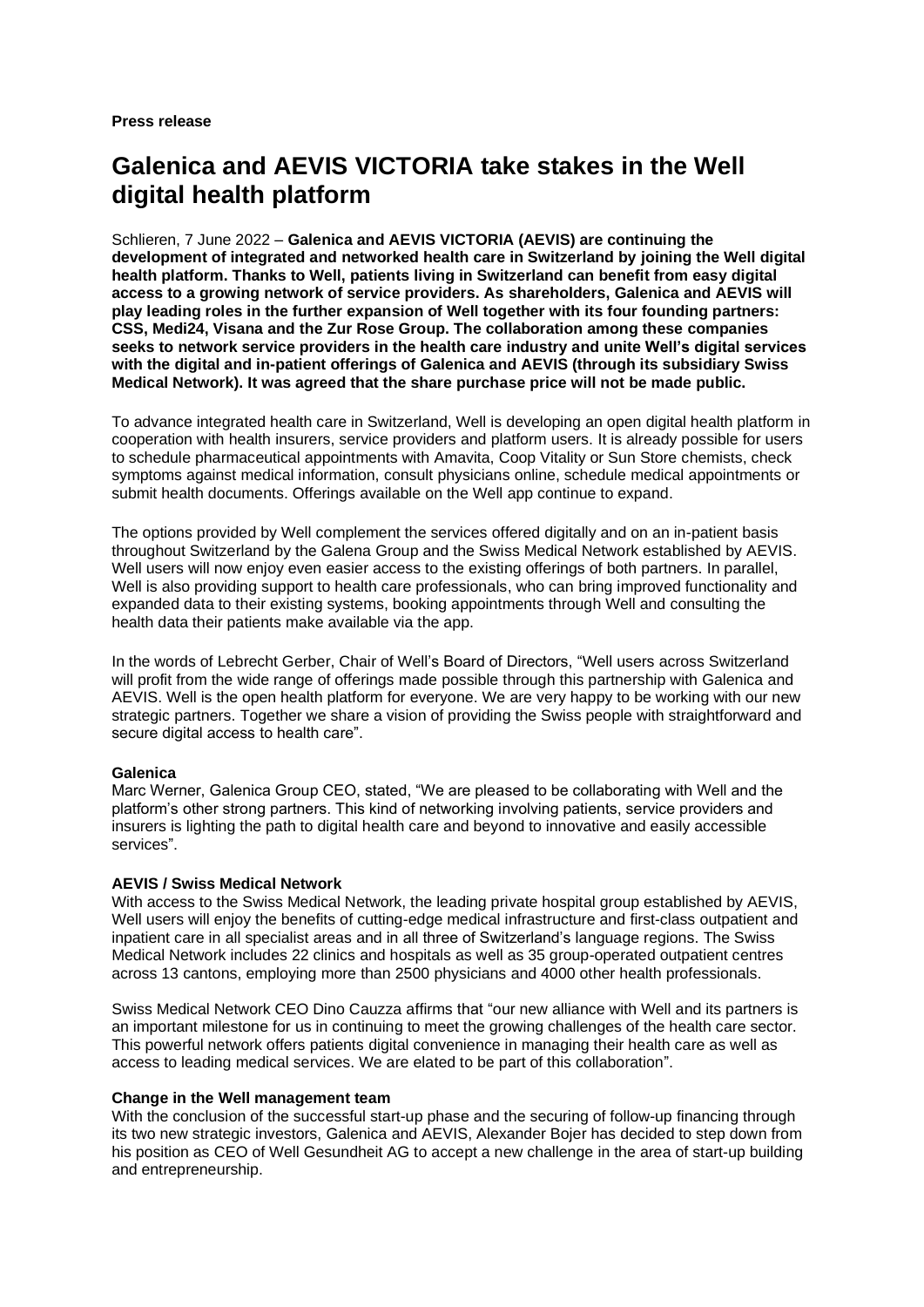"The privilege of being allowed to develop Well as an independent enterprise has represented a fantastic period in my career as an entrepreneur," he states. "Along with the Board of Directors, the management team, the 40 committed employees and our partners, we have succeeded in laying the foundation for a health ecosystem that has not heretofore existed in Switzerland. We achieved the formation of a collaborative group of diverse partners sharing a common vision of what a health care system can be. Nine months after the launch of our app, a large and rapidly expanding user base is already profiting from easy, autonomous digital access to health care. I am extremely grateful to have played a role in Well's success".

On 1 July 2022, Alexander Bojer's duties will pass to Mario Bernasconi, who will take over leadership of Well Gesundheit AG. Since last fall, Mario Bernasconi has served the management team as Head of Business Development and Partnerships. He brings proven specialised and leadership experience in the areas of transformation, innovation and cooperation and is perfectly at home in the Swiss health care environment. His employment assignments include executive management with the health insurer Sympany, where he held responsibility for the products and services area.

#### **For further information:**

### **Galenica Media Relations**

Andreas Petrosino, Business Partner Corporate Communications Tel. +41 58 852 85 23 Email: media@galenica.com

### **Galenica Investor Relations**

Felix Burkhard, CFO Tel. +41 58 852 85 29 Email: investors@galenica.com

### **AEVIS Media Relations**

Séverine Van der Schueren Tel. +41 79 635 04 10 E-Mail: [svanderschueren@aevis.com](mailto:svanderschueren@aevis.com)

# **AEVIS Investor Relations**

Philippe R. Blangey Tel. +41 79 785 46 32 E-Mail: [prb@dynamicsgroup.ch](mailto:prb@dynamicsgroup.ch)

# **Well Gesundheit AG Media Relations**

Katherine Lee, Head of Marketing, Communications and Public Relations Tel. +41 79 213 02 58 Email: [medien@well.ch](mailto:medien@well.ch)

#### *About Galenica*

*Galenica is the leading fully integrated health care provider in Switzerland. With over 500 of its own stores, joint ventures or independent chemists, the Galenica network is Switzerland's largest pharmaceutical chain. Galenica also develops and markets its own brands and products as well as the exclusive brands and products of its business partners and offers its store customers a variety of health care and checkup services. Galenica is the leading pre-wholesale and wholesale distributor and database service provider in the Swiss health market. Galenica's stock is traded on the Swiss Börse (SIX Swiss Exchange, GALE, securities number 36,067,446).* 

*Further information on Galenica may be obtained at www.galenica.com*